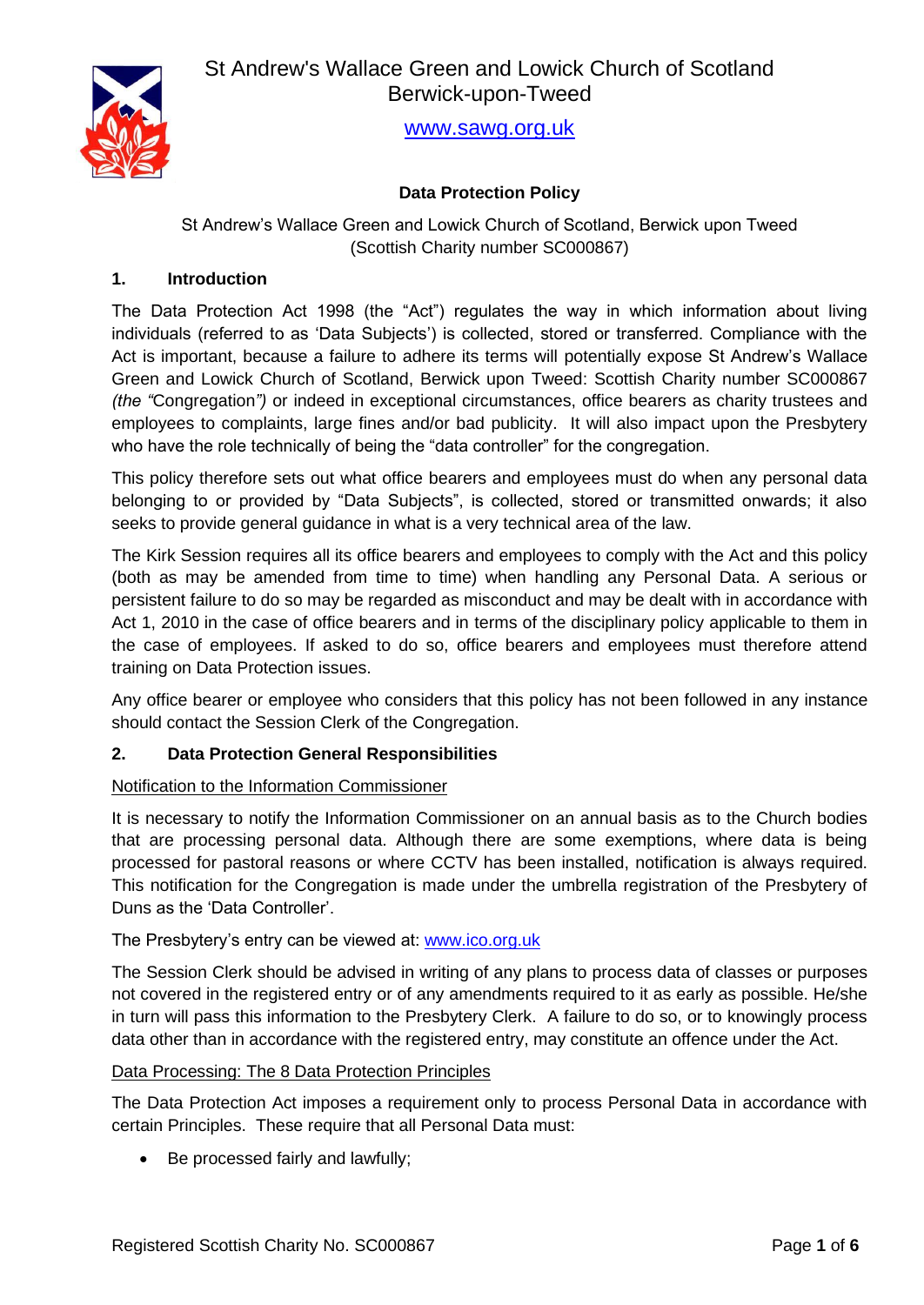

- Be obtained for specific and lawful purposes;
- Be kept accurate and up to date;
- Be adequate, relevant and not excessive in relation to the purpose for which it is used;
- Not be kept for longer than is necessary for the purpose for which it is used:
- Be processed in accordance with the rights of Data Subjects;
- Be kept secure to prevent unauthorised processing and accidental loss, damage or destruction; and
- Not be transferred to any country outside the EEA (unless an exception applies).

#### Personal Data: Definition

Personal Data is data which relates to a living individual who can be identified from:

- that data; or
- from that data and other information which is in the possession of, or is likely to come into the possession of, the Data Controller; which
- is in electronic form or held manually in a relevant filing system.

This definition also includes any expression of opinion about the individual Data Subject and any indication of the intentions of the Data Controller or any other person in respect of the Data Subject.

Personal Data may either be held electronically or in paper records.

#### Sensitive Personal Data: Definition

Sensitive Personal Data is Personal Data about an individual's racial or ethnic origin, political opinions, religious beliefs, trade union membership, physical or mental health, details of the commission or alleged commission of any offence and any court proceedings relating to the commission of an offence.

Sensitive Personal Data can only be processed under strict conditions including the express permission of the person concerned, unless a specific exemption applies. As a result, generally, if sensitive Personal Data is collected, appropriate steps will need to be taken to ensure that explicit consent from the person concerned has been given to hold, use and retain this information.

A significant amount of Personal Data held by a Church of Scotland congregation will be Sensitive Personal Data as it could be indicative of a person's religious beliefs. Office bearers and employees are therefore urged to be extra vigilant when dealing with any Personal Data.

#### Transfer of Personal Data outside European Economic Area ("EEA")

The transfer of Personal Data to any country or location outside of the EEA is a breach of the Act unless:

• the data protection arrangements in the destination country have been approved by the EU Commission; or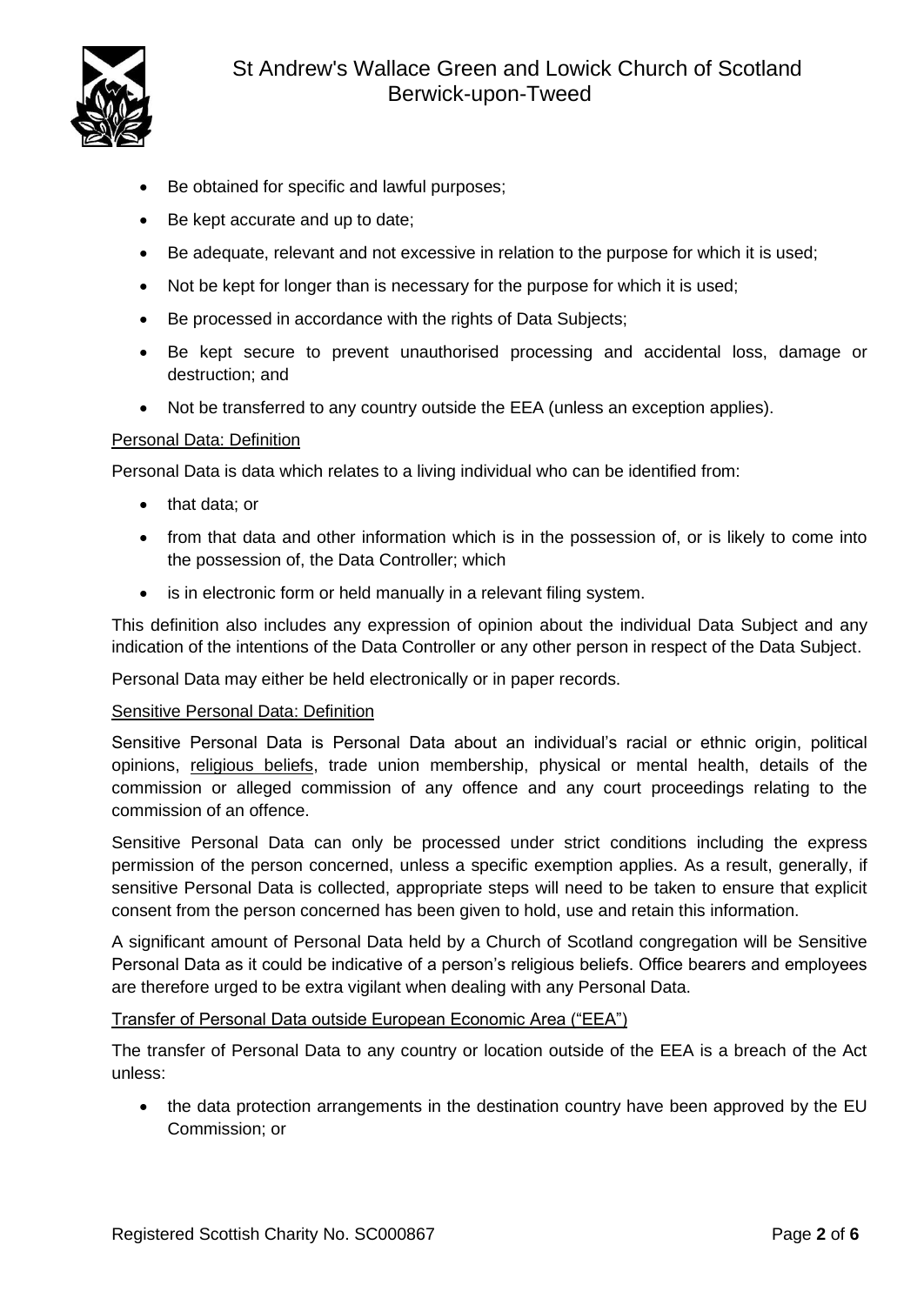

- the recipient is a signatory to an EU approved data protection regime; or
- the recipient is bound by a contract that ensures that the data concerned will be adequately protected.

Given the links that the Church of Scotland maintains with other countries around the world, some Personal Data may fall into this category. Therefore, prior to transferring data outside the EEA or giving anyone outside the EEA access to personal data you must contact the Session Clerk who will check the position with the Law Department of the Church of Scotland, if required.

# Type of Personal Data

The type of data processed by the Congregation, its office bearers and employees is likely to fall into one of the following categories:

- Personal Data about office bearers, members and parishioners as Data Subjects; or
- Personal Data relating to employees as Data Subjects.

# **3. Personal Data about Members and Trustees**

When an individual provides you with their contact details which it is intended be recorded for future use in connection with the work of the congregation, we must hold, process and use that Data Subject's Personal Data in accordance with this policy and the 8 Data Protection Principles. In order to put the principles into practice the office bearer concerned must also be aware of the type of information which is being collected, held or processed and therefore take into account the definitions of Personal Data and Sensitive Personal Data above.

#### Data must be obtained for a specific use and be kept accurate and up to date

People must be informed that we hold their Personal Data, why we hold it and what we will use it for. Where possible, when obtaining new contact information or other Personal Data or communicating with a contact for the first time, the relevant office bearer should:

- Refer them to our Privacy Policy
- If this is not possible, the next communication to the Data Subject concerned should include a paragraph in relation to contact details. Suggested wording is set out at Appendix 1; and
- A check should be made to see if the Congregation's database already holds that person's details and, if so, whether these are up to date. As appropriate, the details should then be recorded/updated and the Data Subject advised that their details are recorded for the Congregation's use. If the use is not going to be for the purposes given in the Privacy Policy, the office bearer should explain what the use is likely to be. If in doubt about the use of the Personal Data this should be discussed with the Session Clerk who may check the position with the Church of Scotland Law Department, if required.

#### Data must be held for no longer than necessary

Members, office-bearers, employees must monitor their own individual contacts (e.g. in Outlook and/or other databases) and update or remove details where appropriate. If the responsible party notices that the database is out of date, he/she should ensure that this is updated immediately.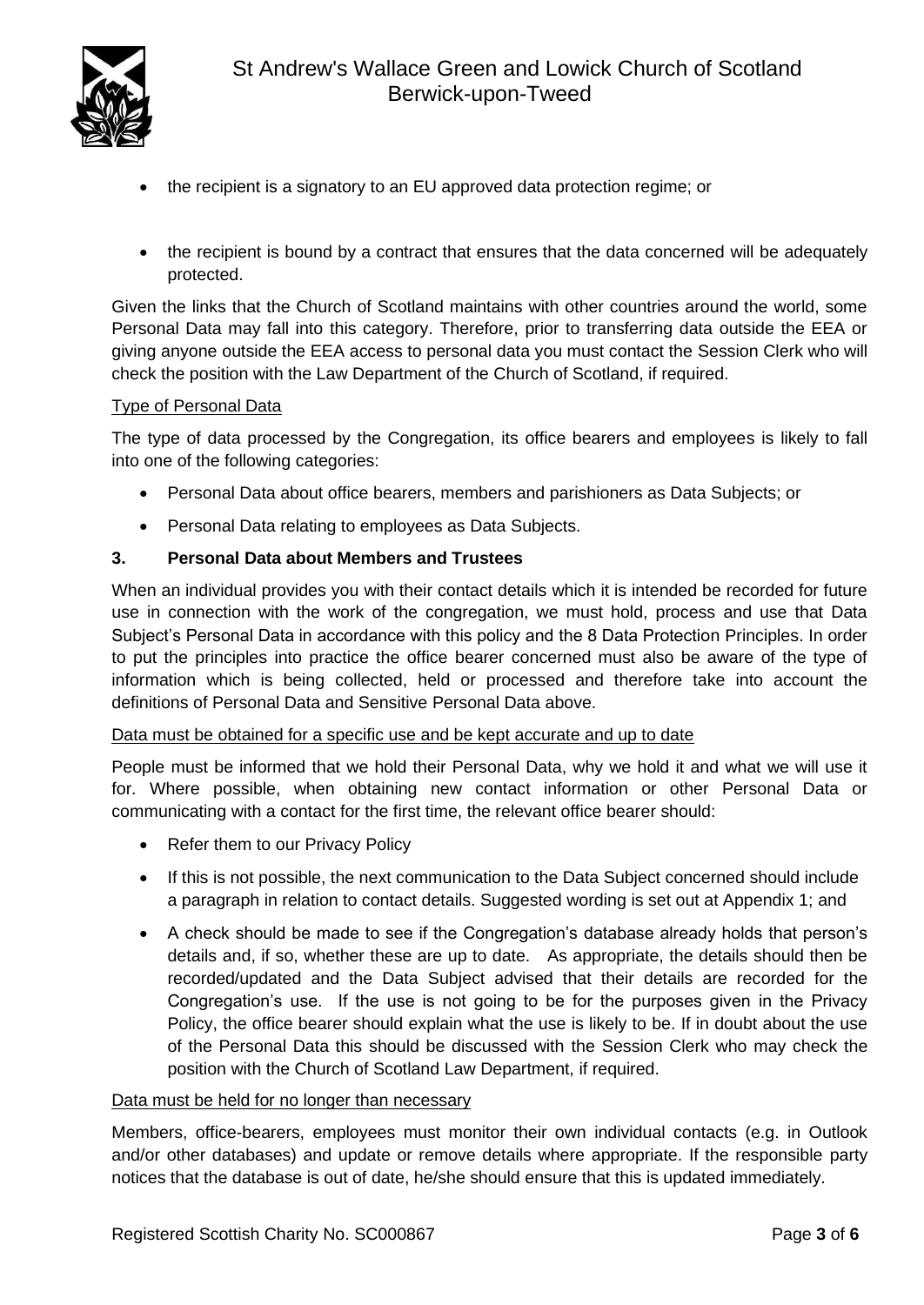

If a Data Subject specifies that they do not wish you to use a particular form of contact with them or indeed that there is to be no contact with them at all, then the instruction must be complied with this at once and all databases updated.

# **Disclosures**

Personal Data must only be disclosed to those organisations and individuals who the Data Subject has consented may receive his or her data, or to organisations that have a legal right to receive the data without consent being given. Care must therefore be taken to ensure that Personal Data such as the names, addresses and telephone numbers of members are not disclosed either over the phone or in writing to non-Church personnel, without such consent being in place. Care should be taken with records such as the Baptismal Register so that only the entry relating to the person concerned is exhibited to him/her and not also those of others who may still be alive.

#### Information Security

At minimum:

- Electronic data must be protected by standard password procedures with the 'computer lock' facility in place when office bearers or employees are away from the desk/workstation where information is held;
- Computer workstations in administrative areas in church premises should be positioned so that they are not visible to casual observers;
- Personal data stored in manual form e.g. in files should be held where it is not readily accessible to those who do not have a legitimate reason to see it and (especially for sensitive personal data) should be in lockable storage, where appropriate;
- All ordered manual files and databases should be kept up to date and should have an archiving policy. Data no longer required must be regularly purged;
- If data is to be transferred through memory sticks, CD-ROMs or similar electronic formats then the secure handling of these devices must be ensured. No such device should be sent through the open post – a secure courier service must always be used. The recipient should be clearly stated. If data is sent via a courier the intended recipient must be made aware when to expect the data. The recipient must confirm safe receipt as soon as the data arrives. The sender is responsible for ensuring that the confirmation is received, and liaising with the courier service if there is any delay in the receipt of the data.
- Laptops and USB drives should have appropriate security and 'encryption';
- Personal data must not be transmitted to an office bearer's home Personal Computer without appropriate assurances from him/her that the foregoing safeguards will be put in place.

#### Action to be taken if data goes missing

The Presbytery Clerk as Data Protection Compliance Officer must be informed immediately if any confidential or sensitive data goes missing. An immediate investigation will be launched by the Kirk Session. Depending on the circumstances, consideration will also be given to making a report to the Information Commissioner.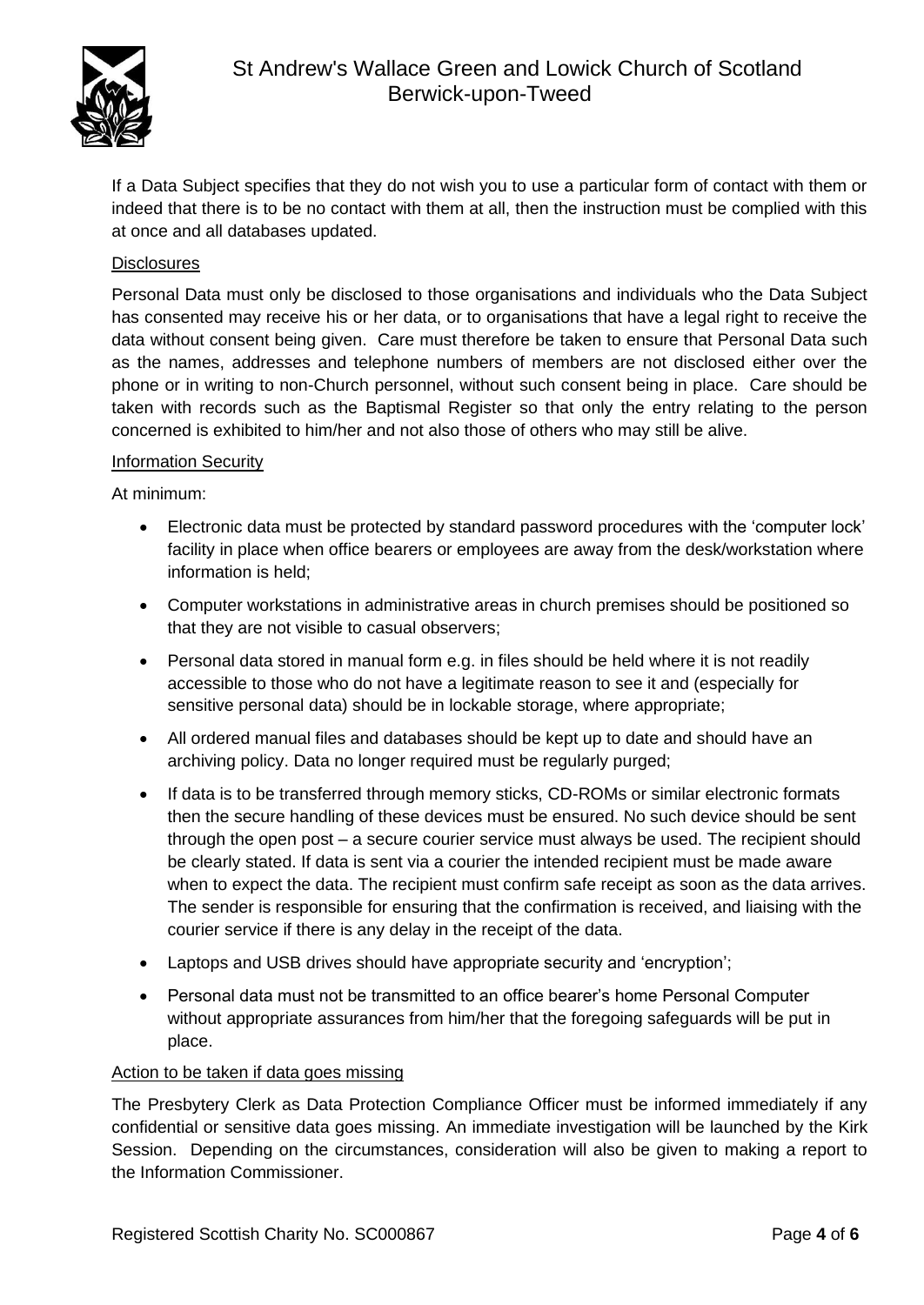

# Negligent transfer of data

If an office bearer or employee has been negligent in transferring sensitive and confidential personal data this will be conduct which may result in disciplinary action having to be taken and indeed in the case of an employee could be considered to be gross misconduct, which could result in summary dismissal. This is particularly likely to be the outcome if:

- The employee did not encrypt (or store in an encrypted format), compress and password protect the data;
- The employee transferred the data in manual form without using secure means to do so or
- The employee transferred the data without seeking the appropriate approvals

## Subject Access

Upon receipt of a written request from a data subject to see any personal data held which relates to them, contact should be made immediately with the Presbytery Clerk who will make arrangements for a response to be made within the statutory 40 day deadline.

## **4. Personal Data about Employees**

Good employment practice dictates that, the Kirk Session as an employer, will need to keep information for purposes connected with an employee's employment during employment and for as long a period as is necessary following the termination of that employment.

The data recorded may include:

- information gathered about an employee and any references obtained during recruitment;
- details of terms of employment;
- salary and payroll information, tax, National Insurance information and pension details;
- appraisal information and performance management;
- details of grade and job duties and promotion/career development;
- health records;
- absence records, including holiday records and self-certification forms;
- details of any disciplinary investigations, warnings and proceedings and grievances;
- training and development records;
- contact names and addresses and next of kin information;
- all core and flexible benefits;
- correspondence with the Church as Employer and other information provided to the Employer.

The Kirk Session values the privacy of its staff and is aware of the responsibilities under the Act. Kirk Session shall therefore process any personal information relating to staff fairly and lawfully and shall endeavour to comply with the Information Commissioner's code of practice on the use of Personal Data in employer/employee relationships.